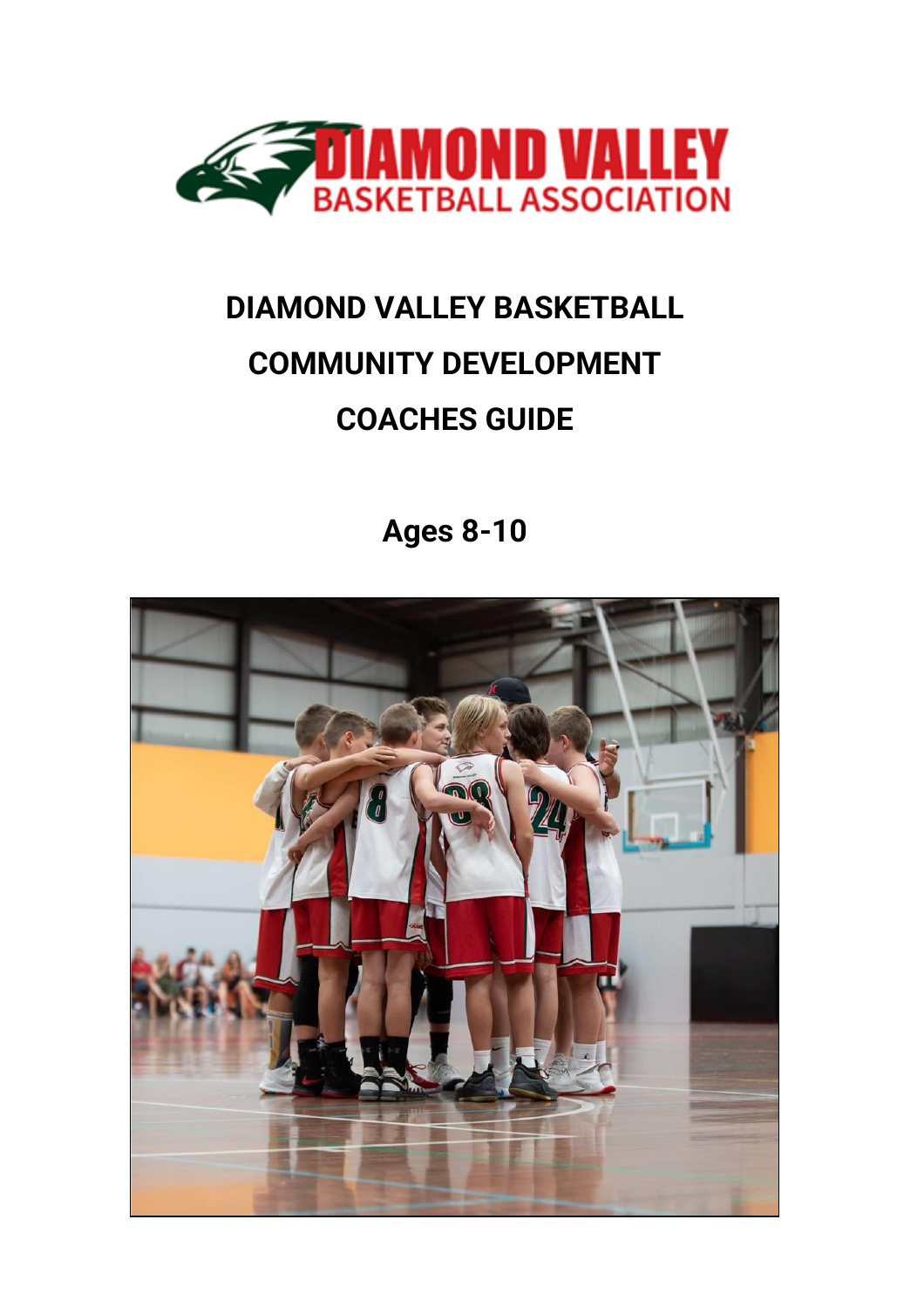# Contents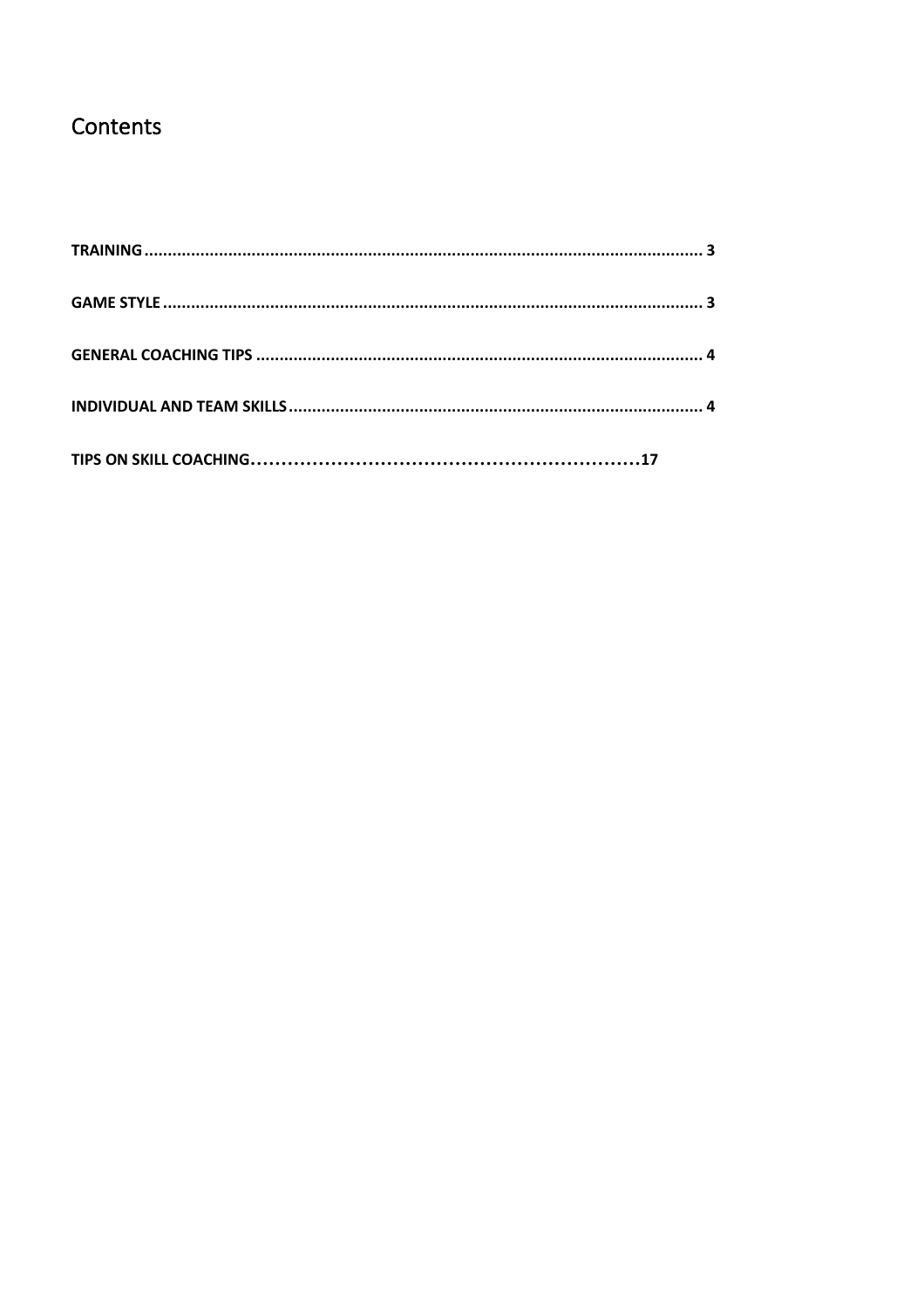# TRAINING

Most training sessions coach's conduct with teams should be composed of a series of drills which are designed to develop or improve a particular aspect of each individual's skills.

When deciding which drills you would like to use, choose some which develop each aspect of the game. The drills are designed to give you a guide and be utilised as a jumping off point in your coach development.

For e.g. A session could consist of 1.5 hours which maybe split up the following way:

½ hour ball fundamentals ½ hour shooting 10 mins passing 10 mins defence 10 mins fun game

This of course can be varied if your team needs to work more on a certain aspect of the game. Each drill should be run between 5 mins – 8 mins but once again maybe varied according to the interest and need.

Maintaining interest and intensity is the most important. The drills should be competitive where a player can match their skills against one another.

# <span id="page-2-0"></span>GAME STYLE

# **Offence**

When choosing what offence to run keep it SIMPLE. Give all players a copy of the offence. Under 9-11 age groups should start by teaching 3 basic cuts-back cut, curl cut, flare cut. These 3 cuts allow you to run motion, or basic offense.

# **Defence**

Man to man defence should be run as much as possible especially in the younger age groups. Teaching players to be able to find their players early is a skill that needs attention. Teaching your athletes how to contain their player in the quarter court will allow you then to extend to full court defence.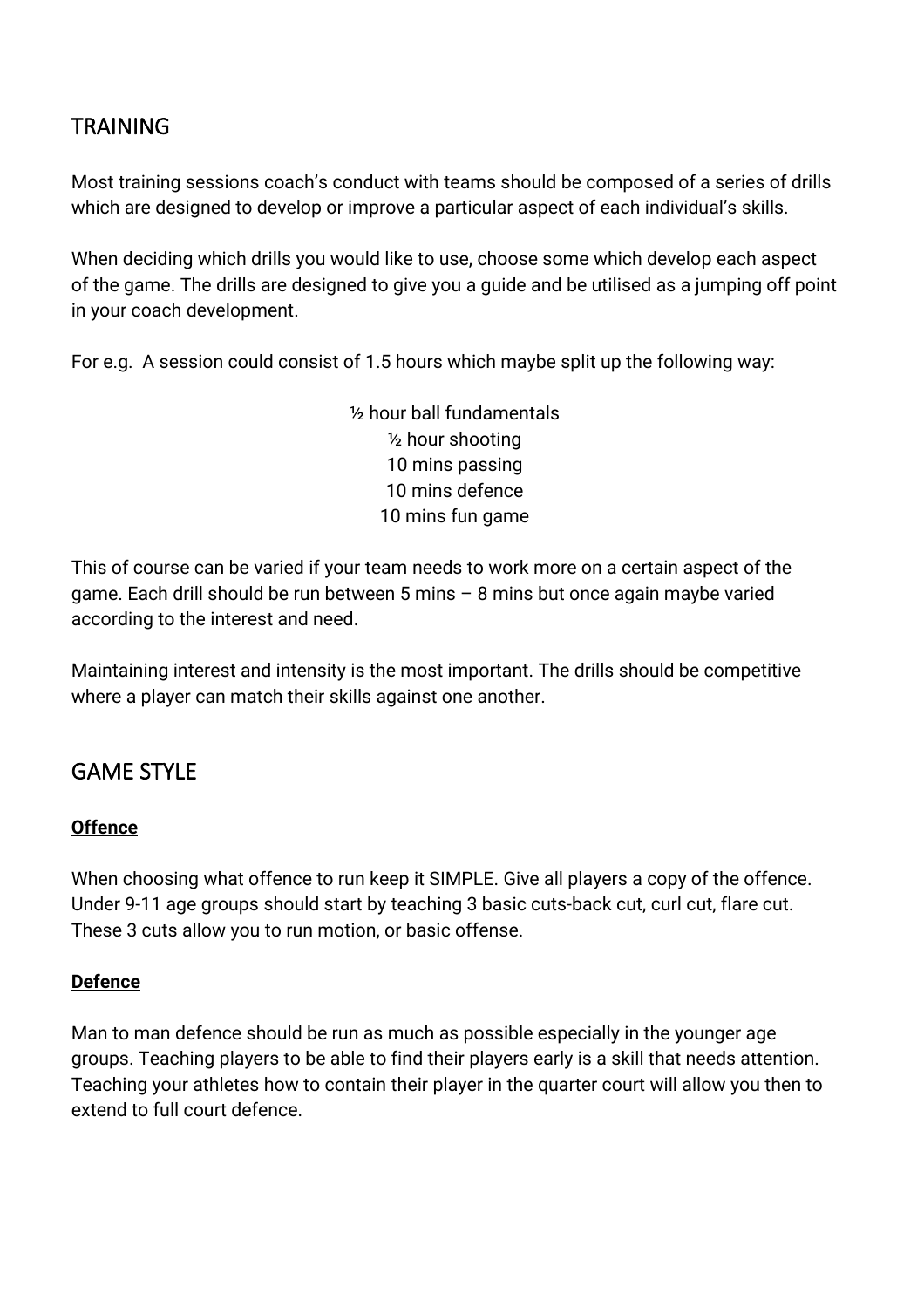# <span id="page-3-0"></span>GENERAL COACHING TIPS

- Have a practice plan- Look organised and act organised
- Warm-up/stretching should be done before training starts and before games
- Encourage different skills to be used in each drill encourage them to challenge themselves at training.
- Have offence and defence planned before start of season. You can teach your offences through a series of drills that use all fundamentals gradually fitting into a pattern that eventually becomes their offence.
- All players should be a part of the offence
- Taller players should be worked on to develop agility balance and control
- Shooting off the dribble
- Encourage 1 on 1 offence
- Teach players to be aggressive and tough
- If a player is disruptive at training and is a source of dissention, she/he will more than likely affect the team morale during training and consequently during games. Engage player and parent early to see where you can assist them to transition into trainings.
- •

# <span id="page-3-1"></span>INDIVIDUAL AND TEAM SKILLS **Individual Offence**

# **Skills**

- o Dribbling
- o Dribbling- Crossover (Speed and Slow)
- o Reverse Pivot
- o Change of direction
- o Stop/Start

These skills are to be done both left and right hand

Passing Chest Pass (2 Hands) Bounce Pass (2 Hands) Chest Pass (1 Hand) Bounce Pass (1 Hand) Passing on the move left and right hand These passing skills to be done with the emphasis on triple treat position.

Receiving Chest Pass Bounce Pass Receiving on the move

These receiving skills should be executed with the emphasis on standing still.

Shooting Set shots Foul shots Lay-ups (left and Right hand)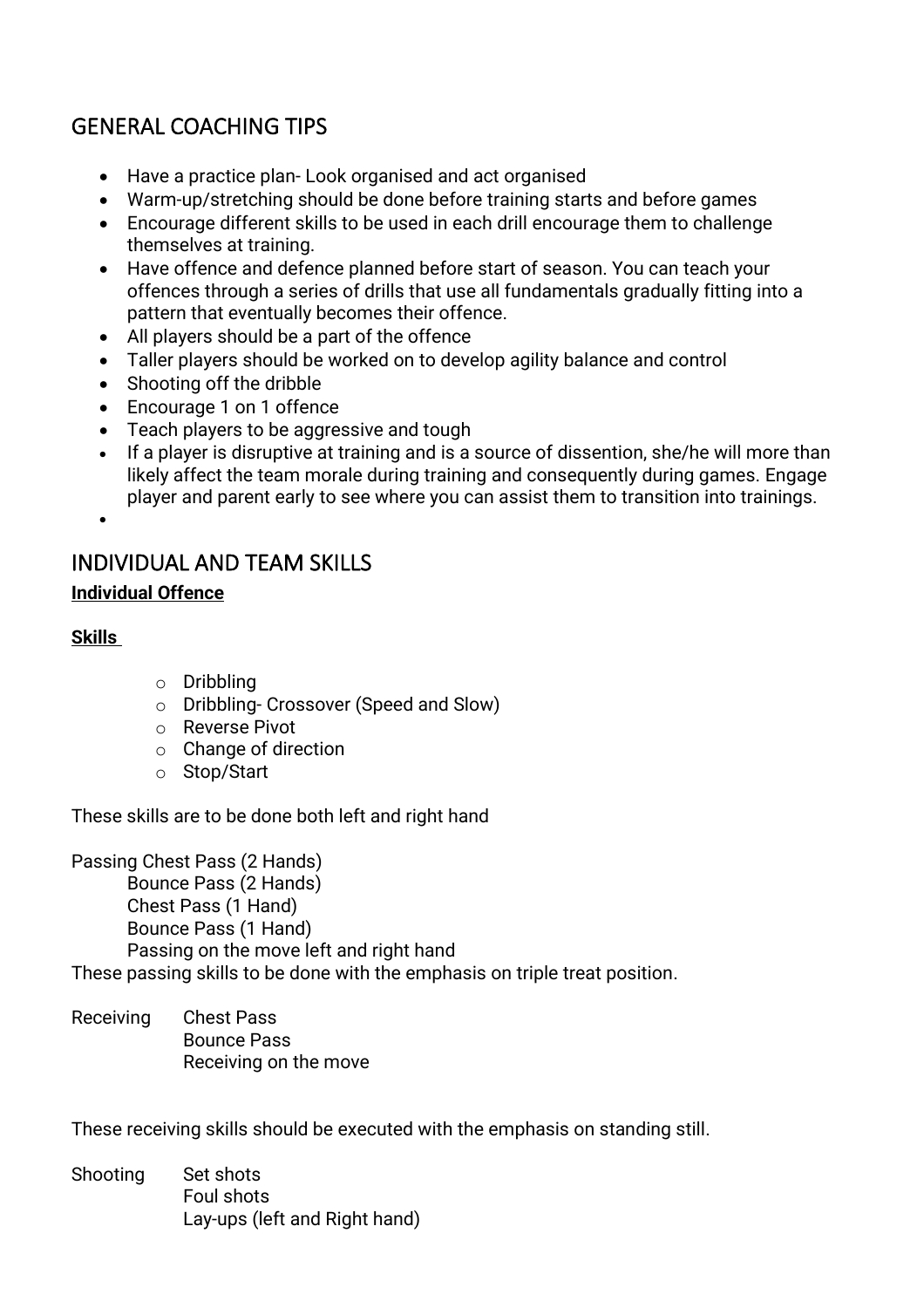#### Back Board shooting

Left and right hand lay-ups are a must at this age group

Pivoting Jump stops Stride Stops Pivot and Pass

Pivoting must be taught both left and right feet

Leading Inside foot Crossover Step Reverse Pivot V Cut

Creating a lead must be taught with right and left hand sides of the body and court must be covered.

#### **Individual Defence Skills**

Stance- Head, arms and legs Balance

Sliding –Lateral, forward and backward, drop step, step up

- Defending the dribbler Position (eyes, feet, and hands) Closeout
- Defending the Ball

Vision (defensive triangle) Playing the lanes Denying the pass Fronting

#### **Team Offence**

Basic Principles of offence Passing and moving Pass and cut Paying special attention to court balance

Fast Break Rebound and Outlet Filling lanes Spreading out Driving and dumping

#### **Team Defence**

Teach how to contain man then extend to full court man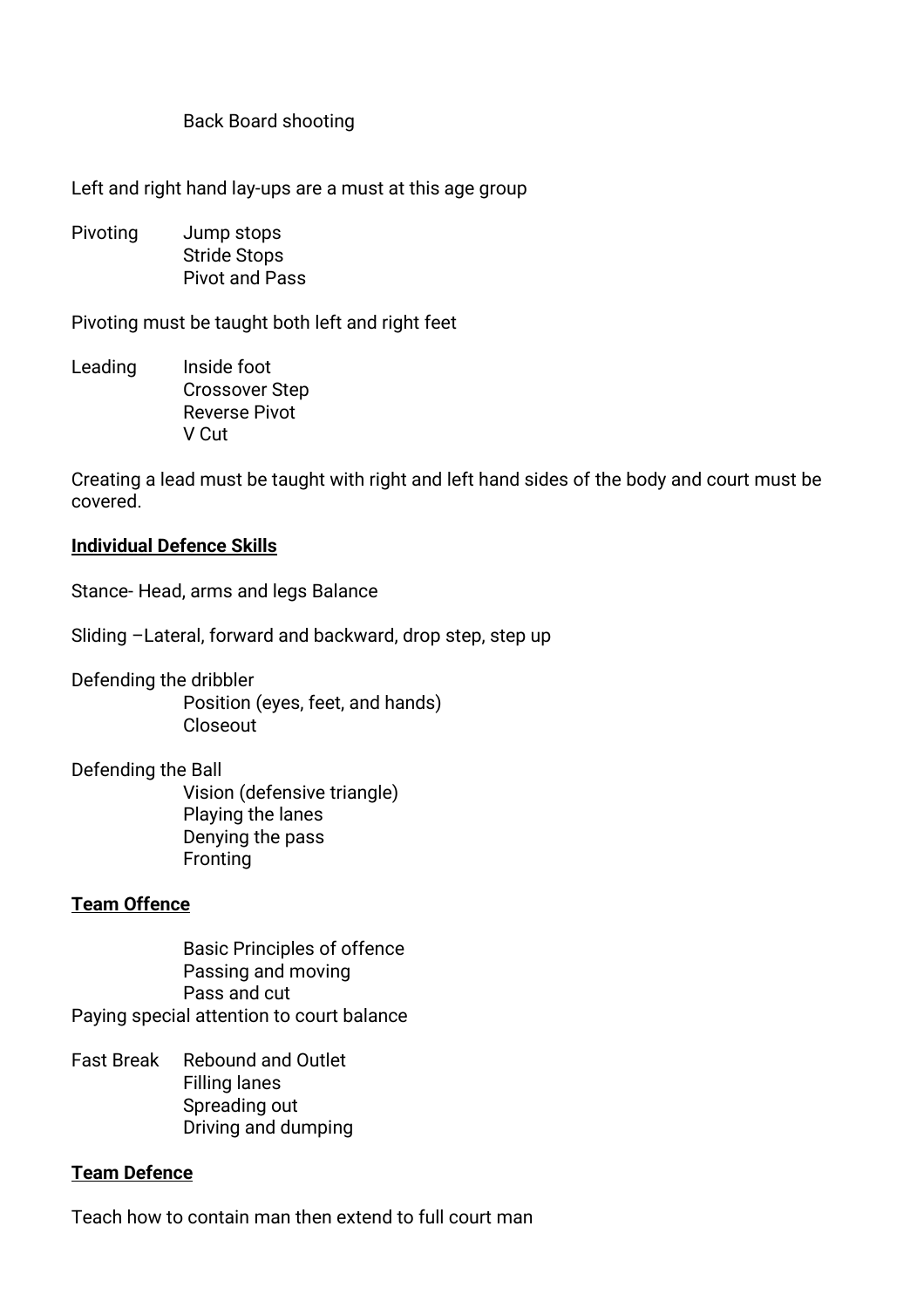Man to Man Matching up Sighting man and ball Lanes Help and recover Shell Drill (to be done every session)

#### **Skill:** Receiving

It is essential that all players learn the correct procedure in receiving the ball so that they will be ready to advance the ball through dribbling, passing or shooting

Teaching Points:

- 1. Body Balance Feet Spread
- 2. Provide a good target –one hand or two handed but receive the ball with both hands
- 3. Keep eyes on the ball all the way into the hands
- 4. Ball caught with mainly the fingers and not the palms
- 5. Absorption on the catch is through the fingers, wrists and arms
- 6. Elbow flexed
- 7. Bring ball into the chest
- 8. Step to meet the pass
- 9. Thumbs behind the ball
- 10. Work hard to get clear for the pass

# **Drills for Receiving**

Same drills as for the passing but coach watches the receiver.

#### **Leading**

Most offences are dependent on a player being able to receive a pass in a specified position. The following moves a player can make to free him:

- 1. The straight lead out
- 2. Backdoor
- 3. The V cut
- 4. The triangle
- 5. Step in and pivot

# **Straight Lead**

In less than 12's the straight lead out is effective because the defence tends to be soft. The receiver lines up in a low post position with his defender behind him and quickly breaks out to the wing position. The player should make a target for the pass with his outside hand, which will be furthers away from the defence.

The player receives the ball in a stride stop position and after receiving it pivots to face the basket.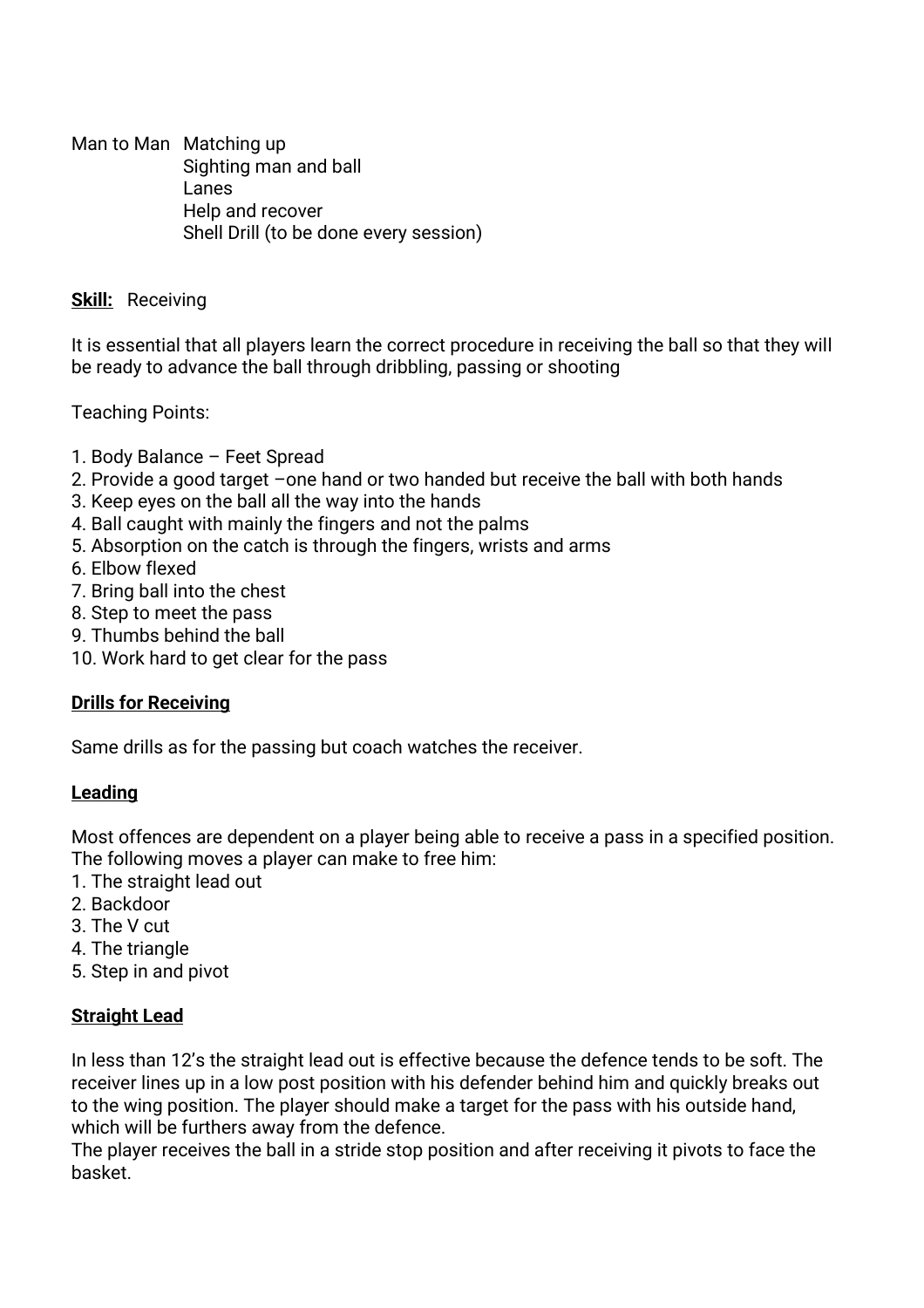# **The V**

The player can't get the ball so makes a strong backdoor move, then he plants his inside foot and quickly changes direction back out to the wing position making a target with outside hand.

# **Skill:** Passing

Emphasis is on moving into space and receiving the ball

Organise groups of 3 or 4 use lines marked on the court.

- 1. Standing in half court, spread out, pass ball anyway to partners. Number of partners in 30 secs.
- 2. Moving around half court passing to partners, person with ball is not permitted to move. Pivoting is allowed and encouraged.
- 3. Add defence in 3's and 2on 1. In 4's and 3on 1

Object is to pass to a partner and move into a space to receive it back again.

Rules

- 1. Ball is not to be passed over the defensive man's head
- 2. Holding the ball for only a short period 3 sec, 5 sec
- 3. Work towards passing with two hands
- 4. Pivoting is encouraged
- 5. Defence to play between players also putting pressure on the ball

**Points** 

- 1. Encourage movement
- 2. Quick passing
- 3. Good vision not looking directly at defence player
- 4. Encourage chest, bounce and one handed push pass

Passing against Wall- Distance 2 m by 10 times Chest Pass Bounce Pass Baseball Pass Finger tapping against the wall using both hands.

Partner Passing: work in pairs one ball to each pair. Chest Passes Overhead Passes Push Pass Baseball

Description and practice of chest pass Step and pass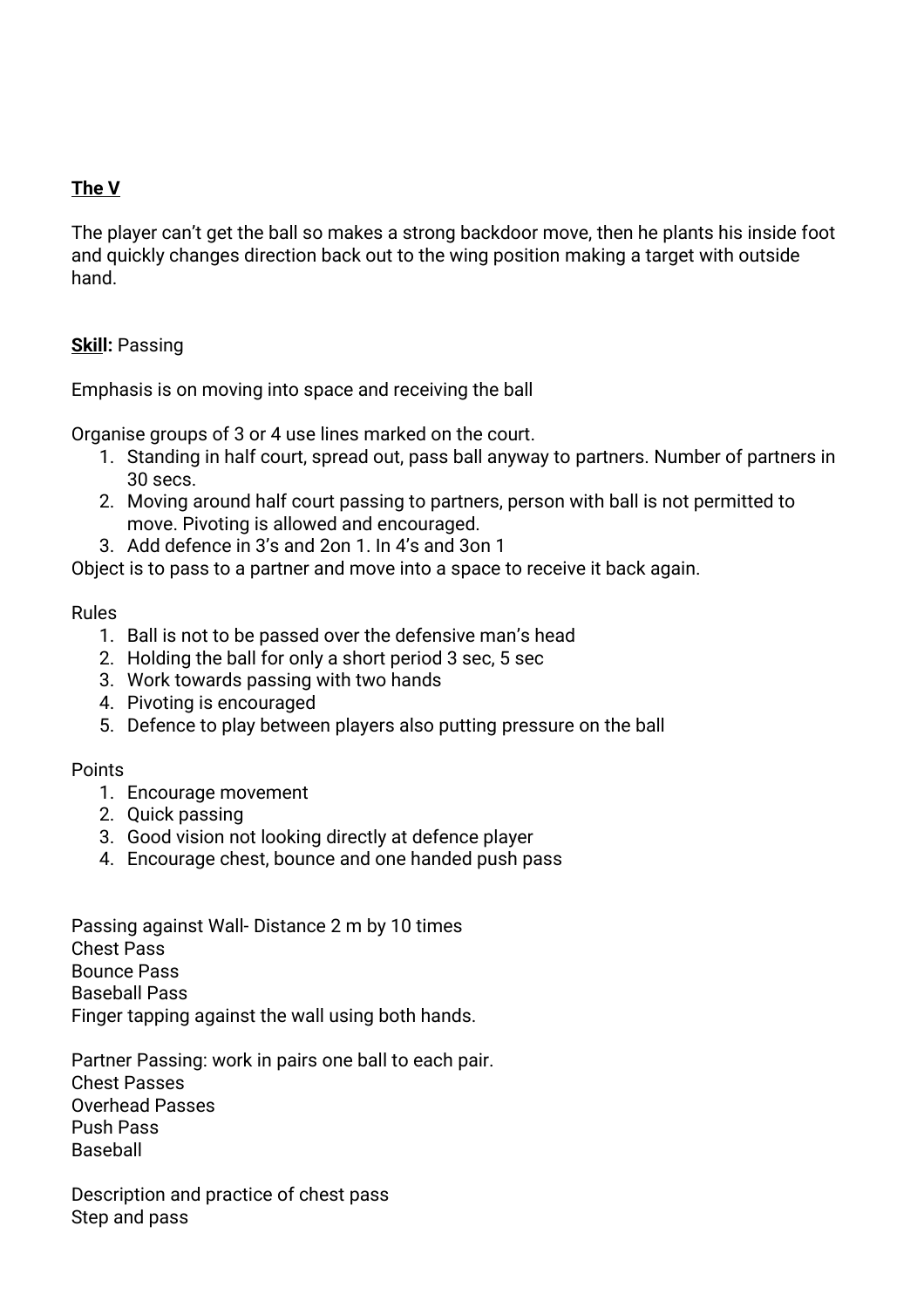Thumbs down Arms extended Pick target Use both arms equally

Description and practice of overhead Step and pass Thumbs down Pick target

Description and practice of push pass

As in chest pass Practice right and left hand Have lines move back

Description and practice of baseball pass

Point to target with off hand Ball moves close to your ear

Under 12's may have a problem with the baseball pass because of strength but they should be able to work on it if targets are set realistically.

# **PASSING**

#### TWO LANE PASSING

Purpose: To practice different passes while on the move and finishing in transition.

Method: Athletes go in pairs running the seam lines up the court. Passing backand forwards then finishing at the rim.

# **Teaching Points:**

- 1. Game pace facing forward. Not facing each other sliding.
- 2. Hands ready.
- 3. Correct hand use.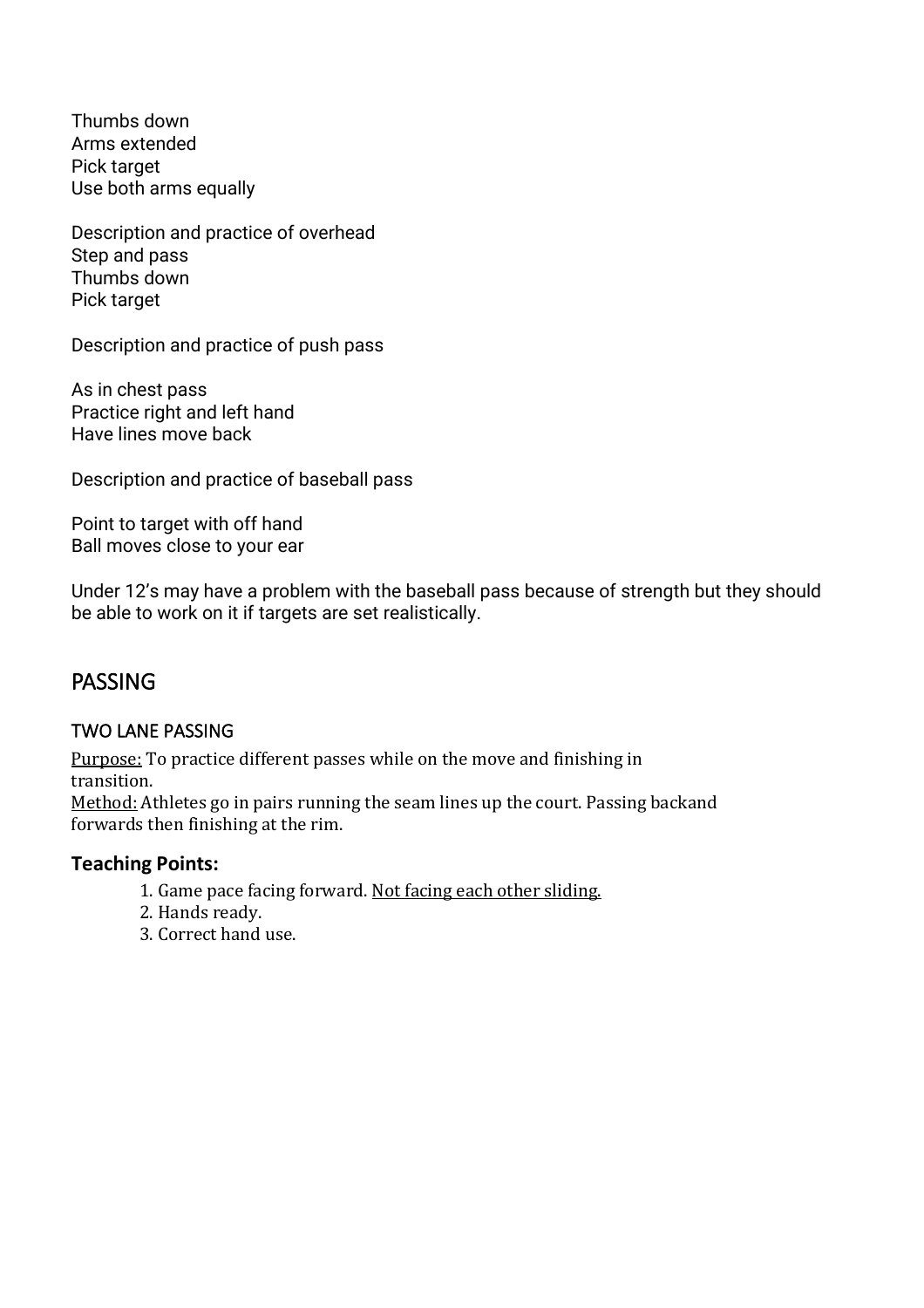# **Beginner: Chest Passes, bounce passes. Finish with layup.**

**Moderate: Inside pass, inside bounce bass (pocket/drop pass). Finish with power layup.**

**Advanced: Behind the back, through the legs, finish with post move.**

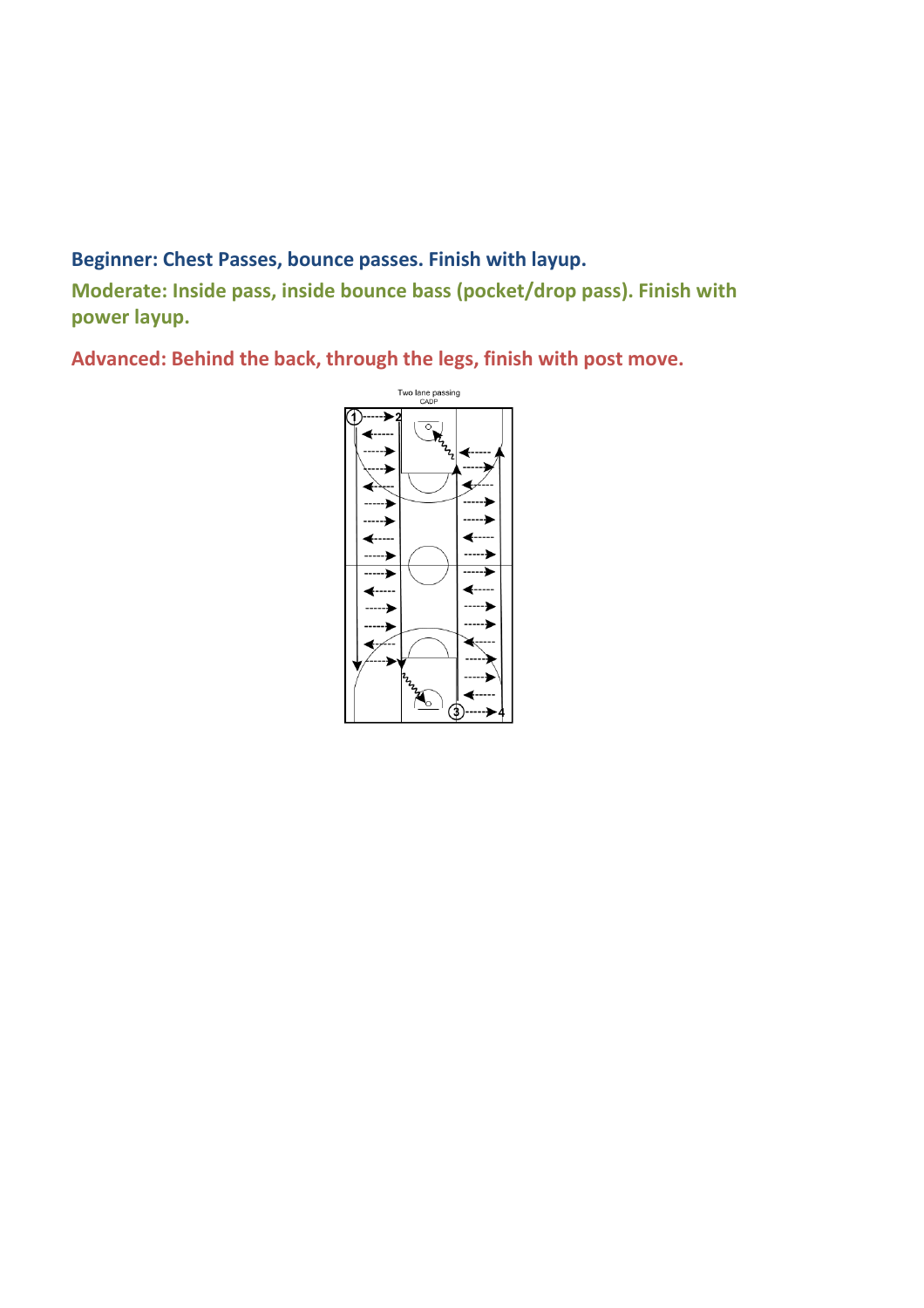# NASH PASSING DRILL

Purpose: To refine ball skills and push passes.

Method: Have two players stand 1.5m-2m apart from each other, and with a basketball in their right hands. At the same time as each other, they are going totake a dribble with their right hand, step out/forward with their right foot, and execute a push pass to the other player. The players will gather the pass from their partner, and then immediately repeat the motion. Continue for 20-30 seconds and then switch to the left hand and repeat.

# **Teaching Points:**

- 1. Focus on quick pass off the dribble. This helps going forward with passesagainst pressure defence.
	- 2. In stance.
	- 3. Game speed with accuracy.

# **Beginner: Push passes both hands, increase distance and forwardmovement**

**Moderate: Crossover, through legs and behind back into push pass. Advanced: Dribble on spot with speed, and push pass both hands. Dribblewith speed, stop, combination of dribble moves into push pass.**

# **Skill: Dribbling**

Elementary Group Practice

Practice dribbling in the following situations

- 1. Sitting down
- 2. on knees
- 3. One knees with eyes closed
- 4. Standing
- 5. Standing with eyes closed
- 6. Standing changing from right to left

# **Cone dribbling**

Use 5 to 6 cones dribble through cones with the below drills

- 1. Crossover (Below knees)
- 2. Double crossover at each cone
- 3. Between legs (Goes through front)
- 4. Double Between Legs
- 5. Behind Back (Come to jump stop below bottom)
- 6. Double Behind Back
- 7. Combination of all three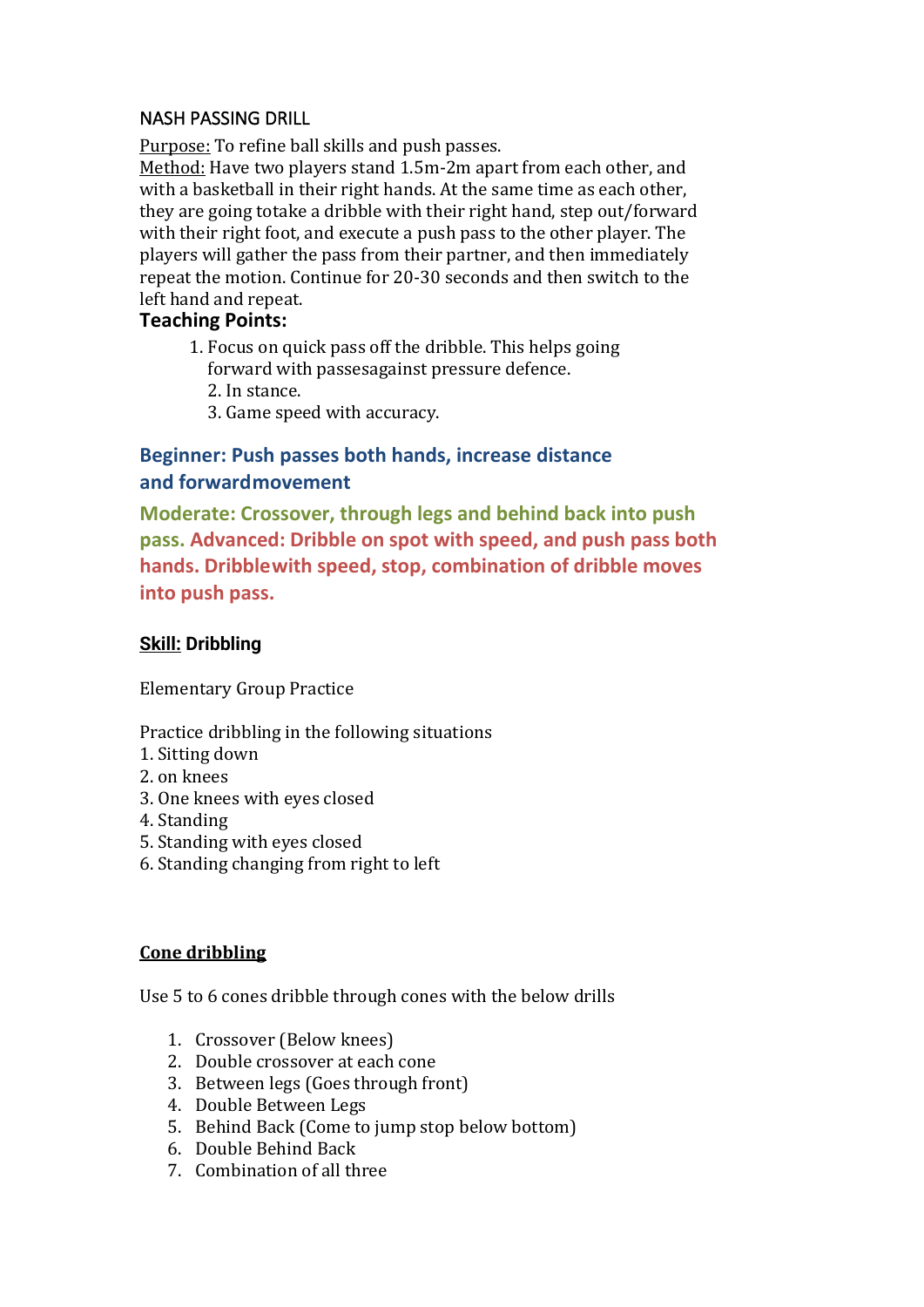#### **Turn Practice drill**

Dribble, stop pivot around obstacles and then proceed up the court and towards the other side. Repeat several times

#### **Weaving Drill**

Dribble in and out a line of obstacles (witches' hats). Dribble on side away from obstacle; keep body between obstacle and ball. Practice crossovers, reverse and change of direction.

#### **Star Drill**

Use two balls C plus G dribble towards the centre, pass to the right and then go left. All players do likewise; ball travels anti clockwise and players clockwise. Then reverse the direction.

# BALL HANDLING

# **MATADOR**

Purpose: To simulate defender coming at the ball handler and to learn multiple dribble moves to evade defence with speed.

Method: Athletes line up spaced out on each sideline. Each athlete should pair upwith someone on the opposite line. Both athletes dribble toward each other using the same hand, just before they reach each other, they perform a crossoverdribble move to avoid colliding, then continue dribble with opposite hand to the other sideline.

# **Teaching Points:**

1.Keep eyes up, get close and avoid the defence by performing dribble move. 2.Be explosive. Which means be quick, aggressive and purposeful coming out ofthe dribble move.

3.Finish with other hand at full speed to sideline.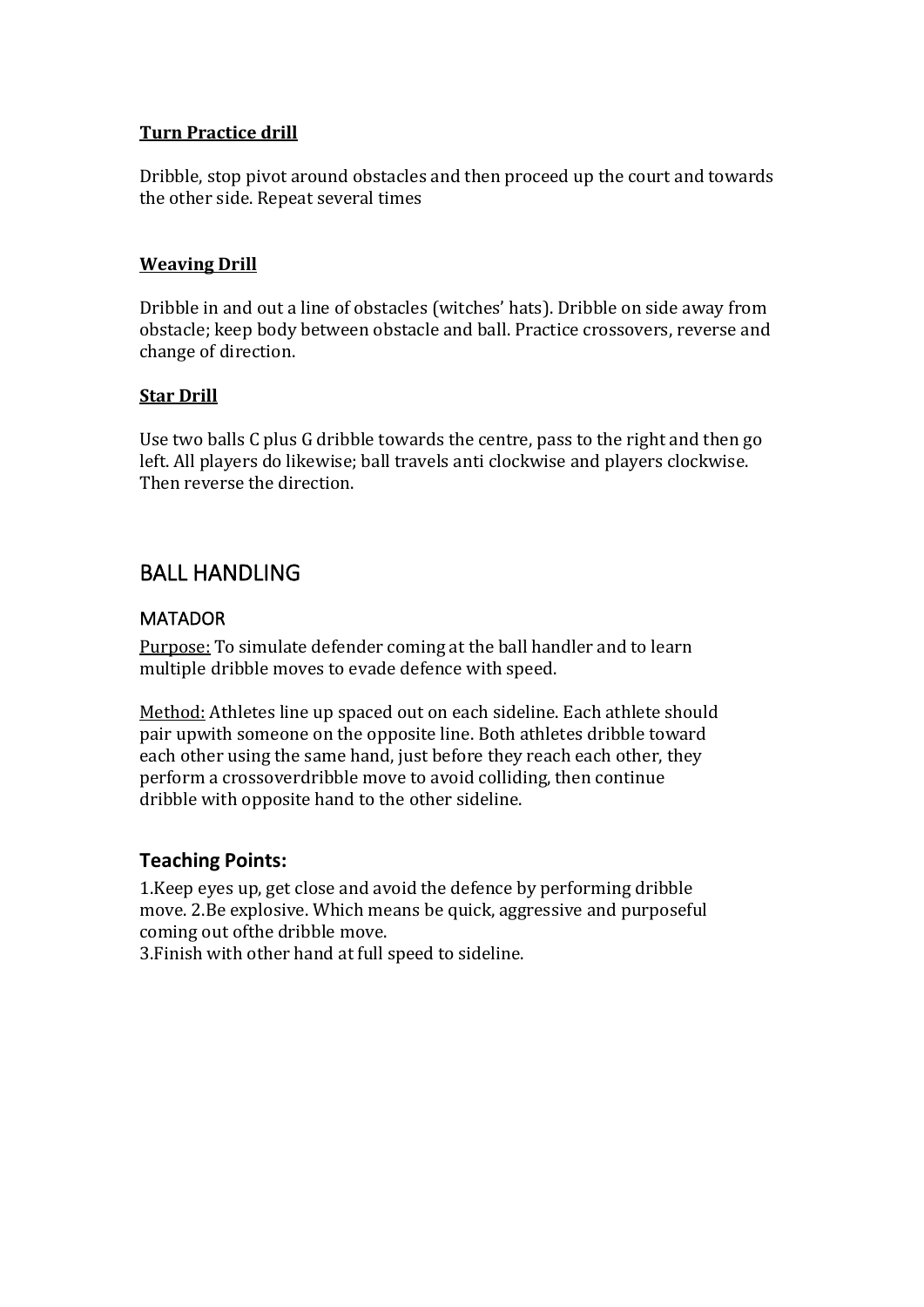**Beginner: Crossover Right hand, crossover left hand, retreat, hesitation.Moderate: In and out, retreat to crossover push, behind the back crossover.**



**Advanced: Wraparound, killer crossover, between the leg's crossover.**

**Skill: Shooting**:

Set Shots

From foul line From the keyway lines 10 Shots each position

Shoot a minimum of 5 baskets from each position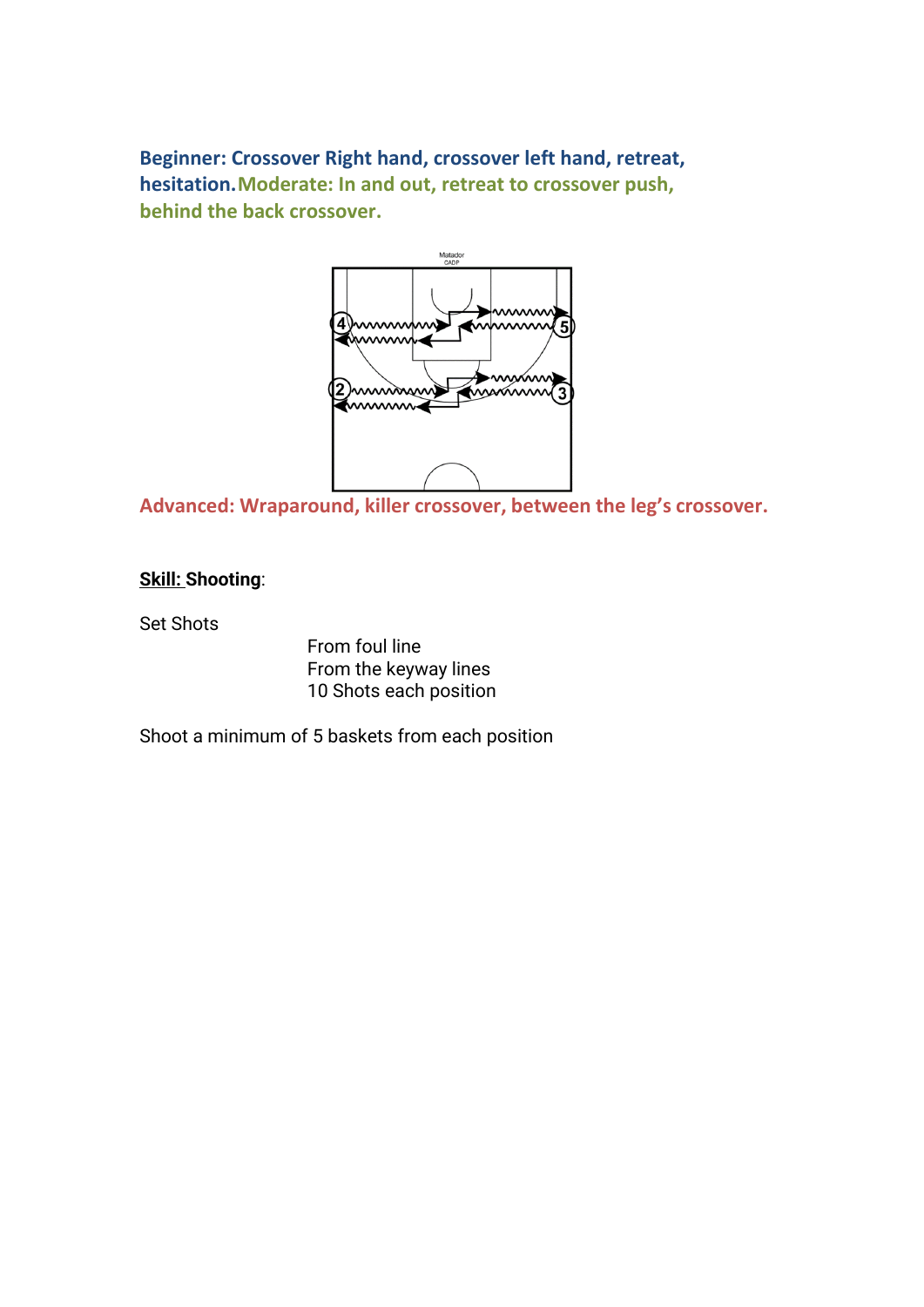**Beginner: Replicate good shooting motion on the spot. One hand only.Moderate: Shooting with guide hand from a gather 1-2 step.**

**Advanced: Shooting off the catch or off the dribble from comfortabledistance.**





#### **Lay-ups**

Throw the ball out in front and run onto the ball, catch and lay-up with correct feet.

With a dribble and correct footwork from left and right side

Shot 10 shots left and right side

Minium of six from each side

#### **Shooting set shots**

- 1. Good Balance
- 2. right foot forward for right handers, left foot forward for left handers
- 3. Feet shoulder width apart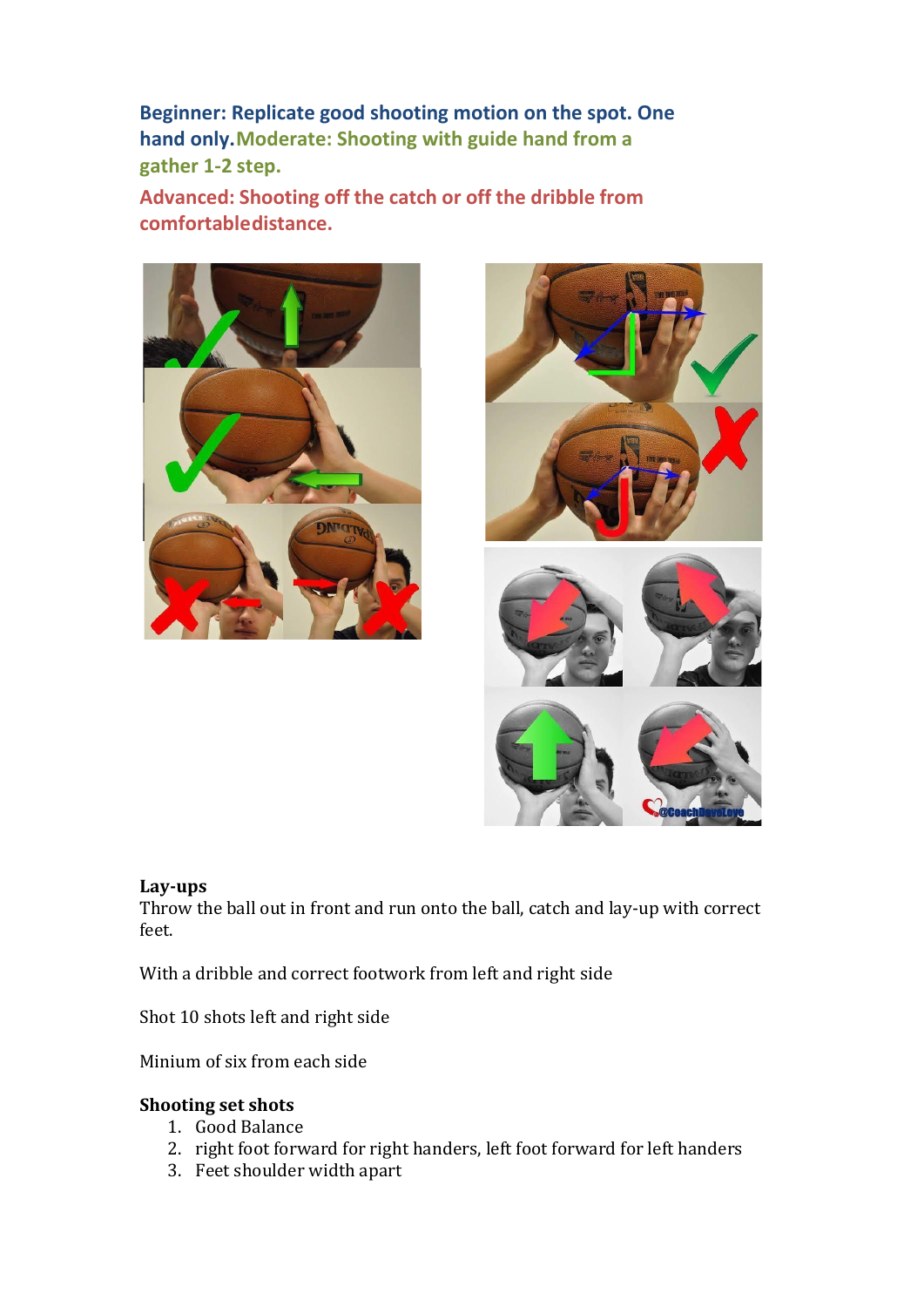- 4. Knees flexed- power for shots starts here
- 5. Ball held in fingers
- 6. head over base
- 7. back straight leaning slightly forward
- 8. ball held in triple threat position at waist level
- 9. eyes on target, back of ring on backboard or front of ring
- 10. shooting hand, elbow under ball
- 11. non shooting hand to guide ball
- 12. shoot through hand to guide ball
- 13. follow through above head
- 14. straight arm and wrist snap down
- 15. backspin on the ball

Shooting lay-ups No dribble

#### **Right hand**

Shot: Run in off left foot Right arm up in the air shoot Right knee bent in the air

#### **Left Hand Shot**

Run in jump off right foot Left arm in the air to shoot Left knee bent up in the air Add dribble. Note dribble, timing and footwork

Have your group divide up and work from the above spots. (X are shots of the backboard) Each player has 3 shots, and their partner can rebound. When both players have a turn, they move to the end of next line.

- Elbow under Ball
- Wrist cocked
- Right foot in front for right hand shooter
- Wrist action in follow through
- Middle finger pointed at target

Coach can organise shooting games Whilst games are proceeding you can check technique

There are so many shooting drills for you to do pick some and just keeping check technique and enforcement is essential.

# **Skills: Dribbling**

Stop/Start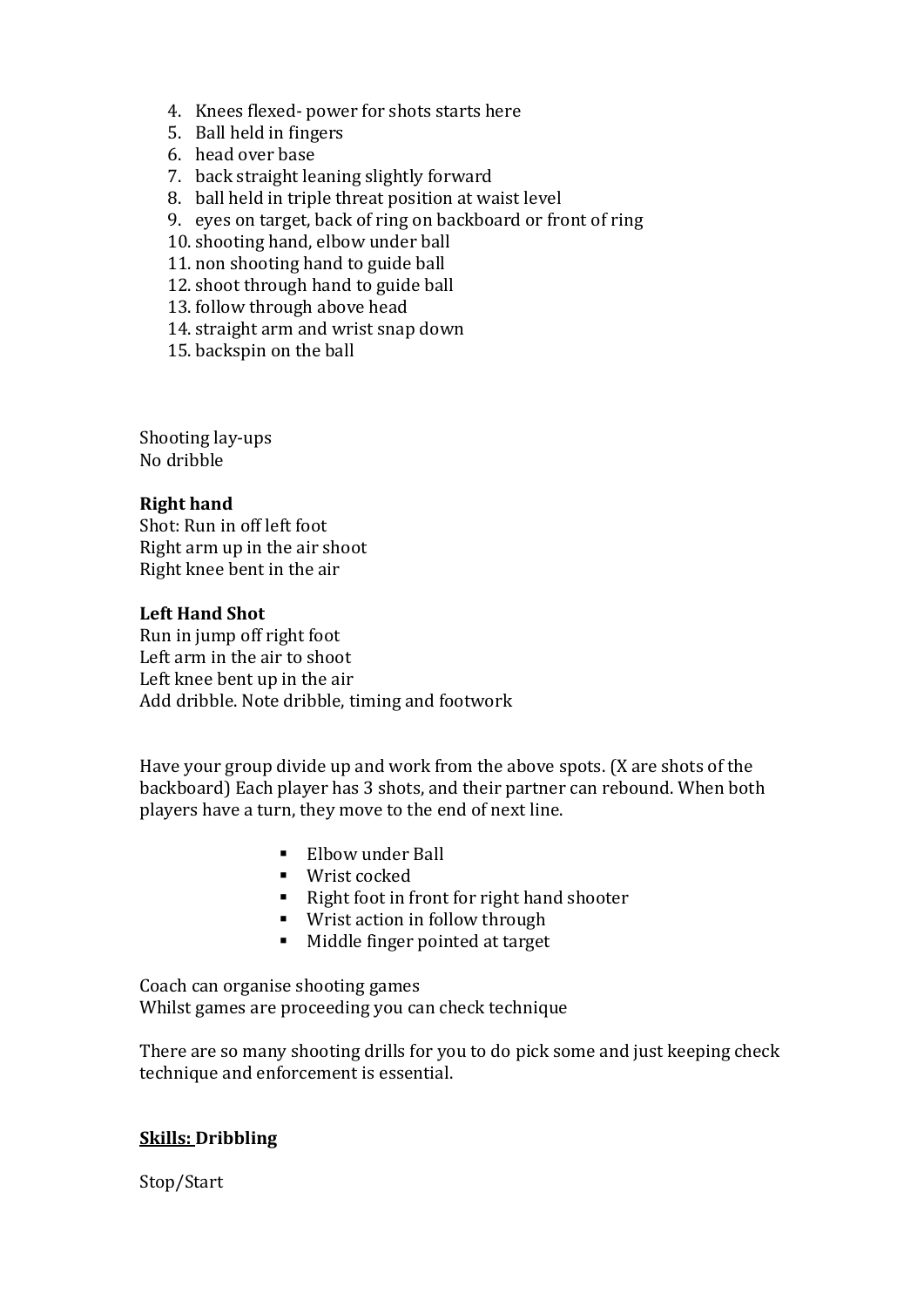Dribble slow Protect ball with body with opposite knee Arm up to protect ball Head up Knees bent Left and right hand

Crossover

Dribble the ball from right to left hand in front of the body. Keep the ball low, below the waist. The ball is crossed over very quickly from right to left or left to right. Opposite leg comes across to protect ball.

Reverse

Dribble on an angle across the court left to right pivot on front (reverse pivot) drop back foot around to become lead foot.

Dribble with hand furthers away from defence on the reverse dribble change hands.

Points to remember Knees bent Head up Pull elbow around Drop back foot around Head turns before body comes around" looking around the corner" Protect ball with body at all times

Change of face drill

Players all with the ball line up at one end of the court. When the coach blows his whistle the player dribbles in a straight line as fast as they can use right hand. When they reach the free throw line they stop, take three steps backwards whilst maintaining their dribble, then advance as fast as they can to the centre line, repeat run to the far free throw line, repeat and then the end line. At the end line they turn around and return this time using their left hand.

This drill can also be run as a relay race between teams

#### **Skill Defence: Shell Drill 4 on 4**

Players must remain in their area; any player may drive all the way to the basket but must return to their area.

The coach must check that all players are in defensive triangle with vision on the ball and man (emphasize split vision) below foul line. If the ball is in the corner weak side forward should be below the basket.

One pass away from the ball should be in the passing lane.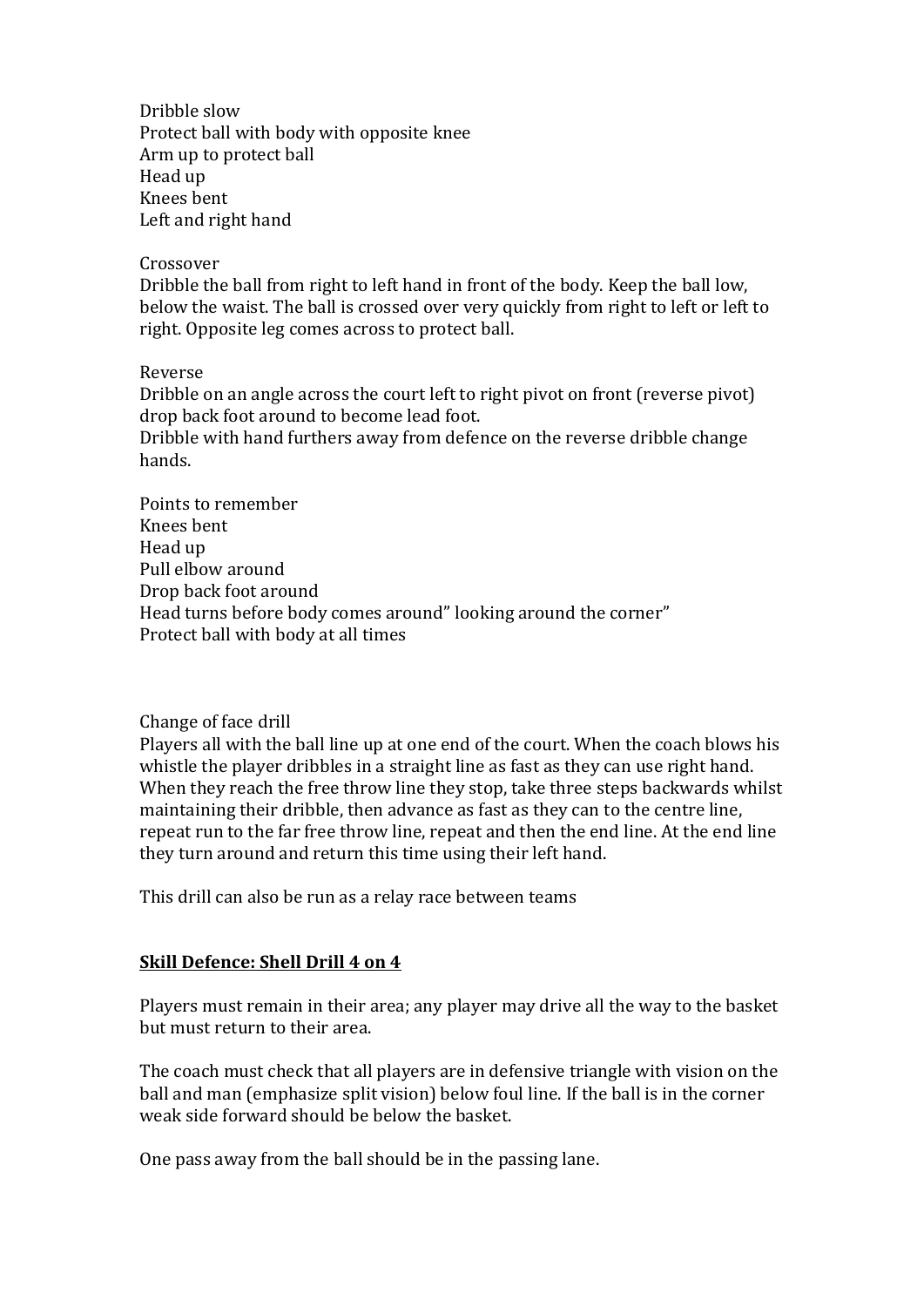The coach should make sure each defensive player knows what their responsibilities are. This drill should be done each training session, so players get the idea of helping out and outstanding defence better.

#### **Skill: Rebounding**

Learning to jump without the ball Timing Land on both feet Knees bent Catch with two hands Use of hands Elbows out Head up Arms above head

#### **Skill: Pivoting**

With and without the ball After stopping use left or right foot Turn (pivot) on toe-heel slightly off the ground Non pivot foot is used stepping and moving to gain better position. Feet spread elbows out to protect the ball Ball under chin, knees bent and head over ball

**Defence:** Stance Sliding Defending Dribbler Off ball defence

Defence sliding and drop steps. Drill emphasizes shuffling movement and quick drop step. Run forward and return to defensive position. 3 Circuits each player.

Pair off and play one on one up and down the full length of the court. Emphasize footwork, sliding and getting ball side all the time. Don't cross feet.

Players lead up and receive the ball, turn in triple treat position and play one on one

#### **Offence**

Emphasize the crossover step, tempo, no more than 1 dribble and direct path to the basket.

#### **Defence**

Emphasize drop step to the middle of court, defensive stance, eyes on middle or stomach of offence, begin within touch distance of the offence.

Offence must remain in their half of the court, drill begins with offence passing ball back and forth twice each, defence must remain in the defence triangle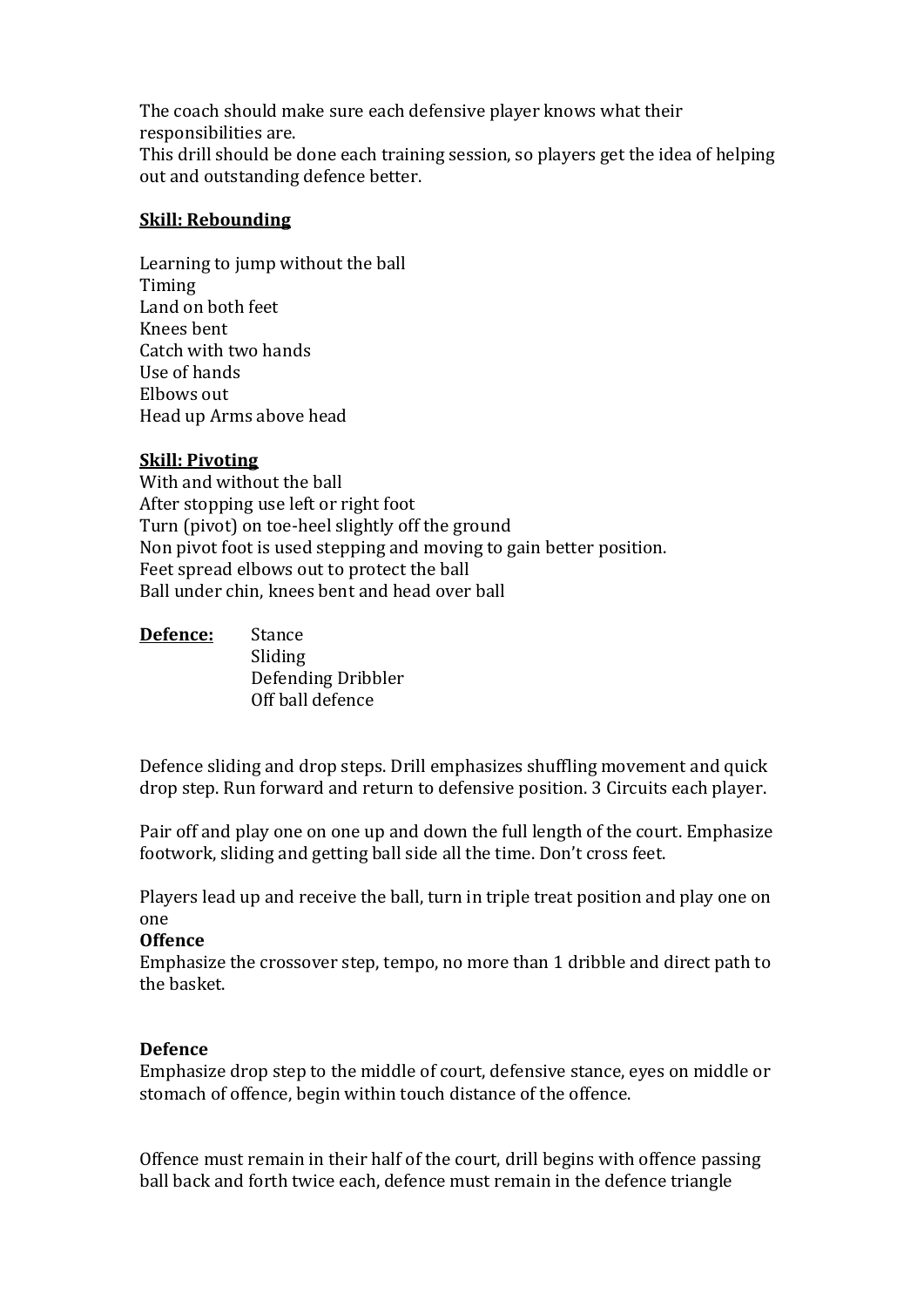(vision on ball and man and closer to the basket) when defending away from the ball, defence must jump towards ball when pass is made away from them. After 4 passes play 2 on 2 offence must remain in their half of the court.

# <span id="page-16-0"></span>TIPS ON SKILL COACHING

- Passing
- Shooting
- Dribbling
- Defence- with and without the ball
- Attack against zone
- When scouting opposition
- Before the game

#### **Passing**

- 1. Do not use blind passes (look one way and pass in opposite direction (use fake and pass.
- 2. Make your passes chest high unless throwing to a tall girl or back door move.
- 3. Gauge the speed of the pass with that of the receiver.
- 4. Pass to the side the receiver away from the defence(outside hand)
- 5. Make the pass snappy and deceptive
- 6. get as close to your guard as possible before making the pass
- 7. Never pass to a team-mate cutting away from you with his back turned
- 8. Use a fake wherever useful
- 9. avoid cross court passes
- 10. do not force the pass
- 11. don't hold the ball keep it moving
- 12. keep two hands on the ball so you can dribble, pass or shoot
- 13. Pass with your wrist and fingers keeping the palms off the ball
- 14. Meet the ball do not wait for it
- 15. Use bounce passes against tall players

#### **Shooting**

- 1. Always follow through on the shots don't watch the ball, keep eyes on the target
- 2. Be sure you have good body balance before shoot
- 3. Hold the ball loosely by the fingertips keep the palms of the hand off the ball
- 4. Spin the ball.
- 5. Take only good shots-make it counts. Have confidence in your shooting
- 6. Develop finger control